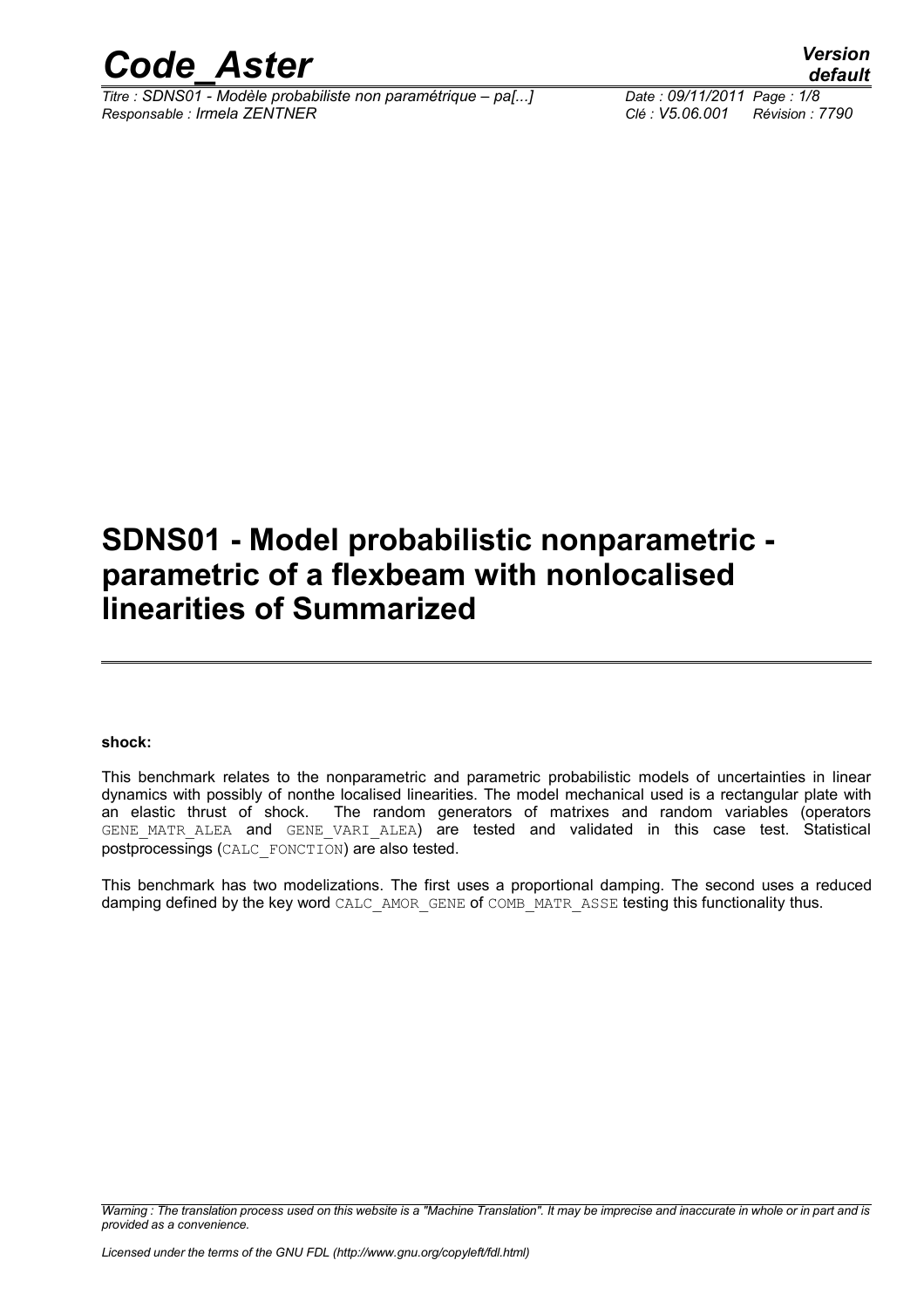*Titre : SDNS01 - Modèle probabiliste non paramétrique – pa[...] Date : 09/11/2011 Page : 2/8 Responsable : Irmela ZENTNER Clé : V5.06.001 Révision : 7790*

## **1 Problem of reference**

## **1.1 Geometry**



Thickness of the plate:  $e = 0.0004 m$ . Clearance enters the thrusts :  $jeu = \pm 0.002 m$ .

## **1.2 Material properties**

#### **Plates:**

Poisson's ratio: 0.3 Young modulus:  $2.1\,10^{11}\,N/m^2$ Density: 7800 *kg*/*m* 2 Concentrated stiffness: 2.38810<sup>7</sup> *N* /*m* Lumped mass: 4 *kg* Stiffness of shock: 25000 *N* / *m*

## **1.3 Boundary conditions and loadings**

the flexbeam is out of simple on 3 edges and free bearing on its fourth edge OR . The blocked degrees of freedom are thus:

• on *OP* and QR, displacements according to  $X_{1,} X_{2,} X_{3}$  and the rotations according to  $X_{1,} X_{3}$ . • on  $PQ$  , displacements according to  $X_{1,} X_{2,} X_{3}$  and the rotations according to  $X_{2,} X_{3}$ .

*Warning : The translation process used on this website is a "Machine Translation". It may be imprecise and inaccurate in whole or in part and is provided as a convenience.*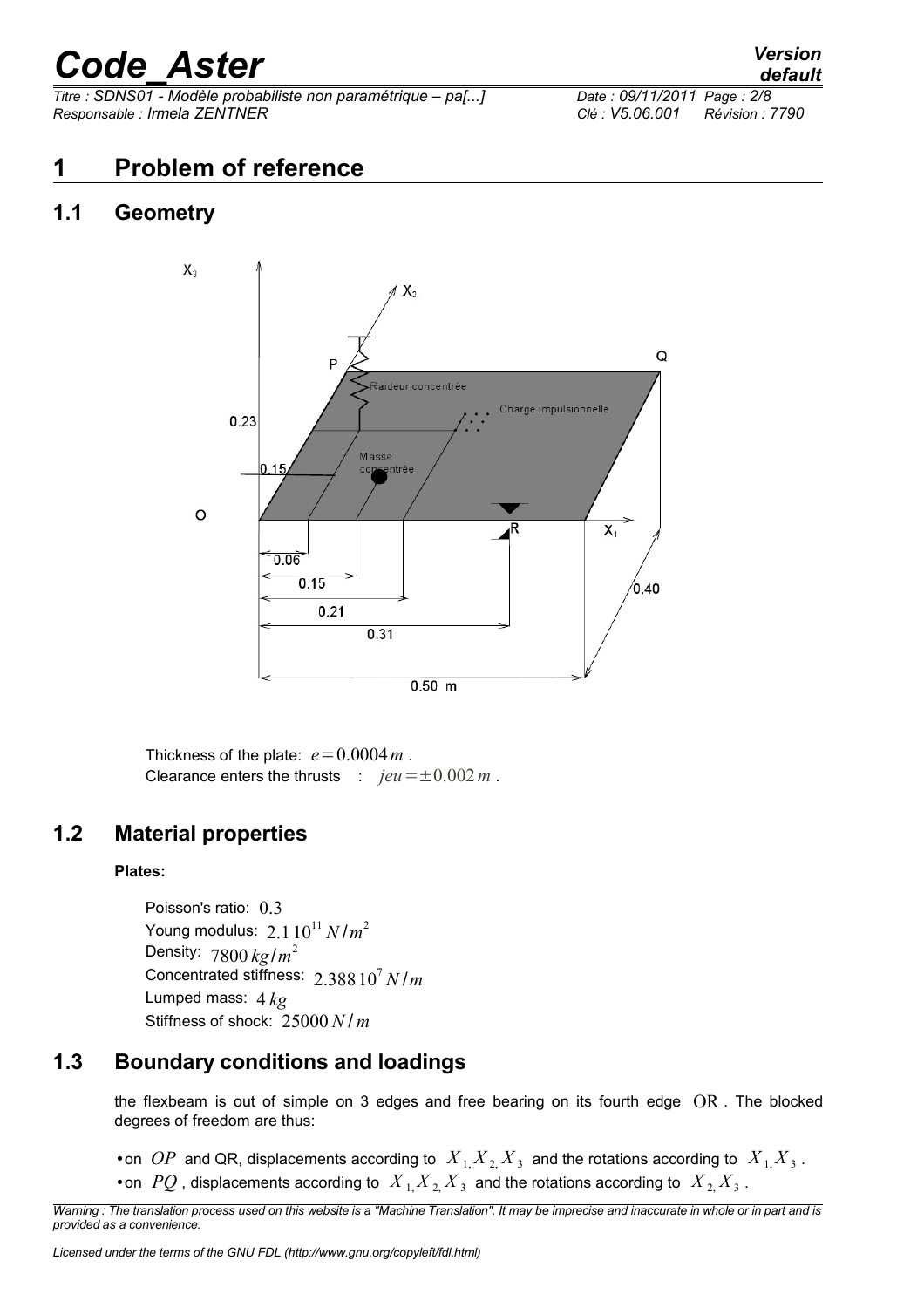*Titre : SDNS01 - Modèle probabiliste non paramétrique – pa[...] Date : 09/11/2011 Page : 3/8 Responsable : Irmela ZENTNER Clé : V5.06.001 Révision : 7790*

 $\bullet$  on  $OR$  , displacements according to  $X_{1,} X_{2}$ .

The plate is subjected to a vertical impulse load  $e(t)$  on 9 nodes of the plate according to the direction  $|X_3|$ . The loading  $|e(t)|$  is such that, for  $|t|< 0$  and  $|t>2t_1$  ,  $|e(t)|=0$  and for  $0 \le t \le 2t_1$  :  $e(t) = (\Delta \omega (t - t_1))^{-1} (\sin ((\Omega_c + \Delta \omega/2)(t - t_1)) - \sin ((\Omega_c - \Delta \omega/2)(t - t_1)))$ .

with  $t = 2\pi/\Delta\omega$   $\Delta\omega = 2\pi \times 40$  *rad*  $/s$   $\Omega_c = 2\pi \times 20$  *rad*  $/s$ .

The energy of the function  $e(t)$  is mainly distributed in the frequential tape  $[0,60]$  *Hz*, which contains 8 elastic modes of the linearized dynamic system.

### **1.4 Initial conditions**

the dynamic system is initially at rest.

## **2 Reference solution**

## **2.1 Method of calculating used for the reference solution**

We on the structure study the transient response of a nonlinear dynamic system subjected to a deterministic impulse load due to a shock. Nonthe linearity of the system is due to an elastic thrust of high stiffness comprising a certain clearance. The response sprectrums in frequency standardized are used in order to study the transient response of this system. The equations of the dynamics are discretized by the method with the finite elements. The mesh of structure is supposed sufficiently fine to collect all the dynamic phenomena of this mechanical system in term of field of displacement for the impulse loading considered. Random uncertainties of the dynamic system are modelled by means of the model probabilistic nonparametric uncertainties. Consequently, the transient response is a nonsteady stochastic process whose statistical estimates are evaluated.

The results of reference are given in the form of graphs in the article referred below, consultable on http://www.resonance-pub.com.

## **2.2 Bibliographical reference**

1.C. SOIZE: Not linear dynamical Systems with Nonparametric Model of Random Uncertainties", Uncertainties in Engineering Mechanics (2001) 1(1), 1-38, http://www.resonance pub.com Modelization

*Warning : The translation process used on this website is a "Machine Translation". It may be imprecise and inaccurate in whole or in part and is provided as a convenience.*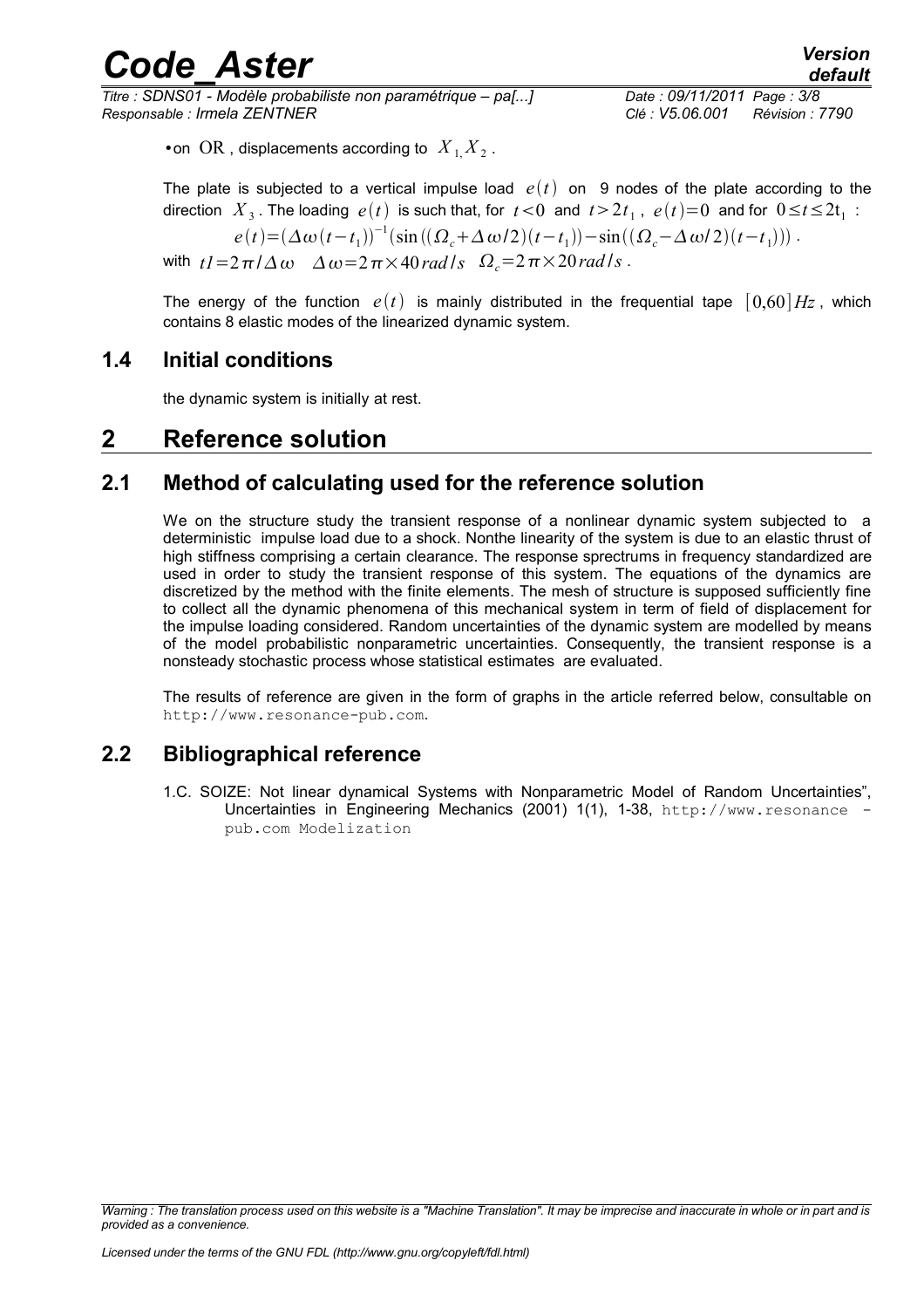*Titre : SDNS01 - Modèle probabiliste non paramétrique – pa[...] Date : 09/11/2011 Page : 4/8 Responsable : Irmela ZENTNER Clé : V5.06.001 Révision : 7790*

## **3 A Characteristic**

## **3.1 of the modelization Modelization**

#### **: DKT The model**

average with the finite elements of the plate consists of a regular rectangular mesh whose step is constant and is worth in  $0.01\text{m}$  the directions and  $|X_{1}|$ .  $|X_{2}|$  There are thus 41 nodes in the width and 51 nodes in the length. Consequently, all the finite elements are identical and each one is an element plates with 4 nodes. This model finite elements layer comprises 2000 finite elements and degrees of freedom *m*=6009 , by counting only the translations in and the *z* rotations according to and  $X_1$  ).  $X_2$ 

The eigenfrequencies of the linearized dynamic system (the plate without the thrusts of shock but with the masses and stiffness concentrated) are: .

*f* <sup>1</sup>=1.94 *, f* <sup>2</sup>=10.28*, f* <sup>3</sup>=15.47 *,*... *, f* <sup>8</sup>=53.5 *, f* <sup>9</sup>=66,1 *, f10*=68.9 *,*... *, f* <sup>30</sup>=198.3*,*  $f_{31}{=}206.0$  *, f*  $_{32}{=}208.9$  *,*... *, f*  $_{50}{=}330.9$  *, f*  $_{51}{=}336.3$  *,* ... *, f*  $_{100}{=}670.8$  *, f*  $_{120}{=}817.6\mathrm{Hz}$  Modeliza tion

#### **: DIS\_T**

the lumped masses and the concentrated stiffness are modelled by elements DIST  $T$ . Damping

the damping matrix of  $[D]$  the model average finite element is defined as being a linear combination of the matrixes finite elements averages of mass and  $[M]$  stiffness.  $[K]$  One thus has with  $\lfloor \underline{D} \rfloor = a[\underline{M}] + b[\underline{K}]$  and

$$
a = \frac{2 \xi \Omega_{max} \Omega_{min}}{\Omega_{max} + \Omega_{min}} \text{ where } b = \frac{2 \xi}{\Omega_{max} + \Omega_{min}}
$$

,  $\xi = 0.04$  and  $\Omega_{\text{min}} = 4 \pi \text{ rad/s}$ .  $\Omega_{\text{max}} = 200 \pi \text{ rad/s}$  Scale model

#### **and degree of freedom observed For**

this case test, the model finite elements is linearized project on the first 5 elastic modes of structure, which constitutes the data of the average scale model. It should be noted that the first 5 modes are not enough to obtain convergence compared to the number of modes (cf paragraph Comments of the results of the modelizations).

The degree of freedom observed is the degree of freedom corresponding *j stop* to following displacement in translation of *z* the node or are the elastic thrusts. It is the node of coordinates. 0.31 *,*0,0 The response sprectrum standardized for this degree of freedom is built for a tape of frequential analysis and  $J = 2\pi [1,100] rad/s$  of which the frequential resolution is of. 0.5Hz Achievements

#### **of the random matrixes of the nonparametric probabilistic model – parametric**

the mass matrixes, of stiffness and dissipation of the scale model layers are replaced by achievements of the random matrixes of mass, stiffness and of nonparametric dissipation following the model probabilistic. For that, we use the generator of random matrixes GENE MATR ALEA. During the first call to this generator, key word INIT must take the value "YES" in order to

*Warning : The translation process used on this website is a "Machine Translation". It may be imprecise and inaccurate in whole or in part and is provided as a convenience.*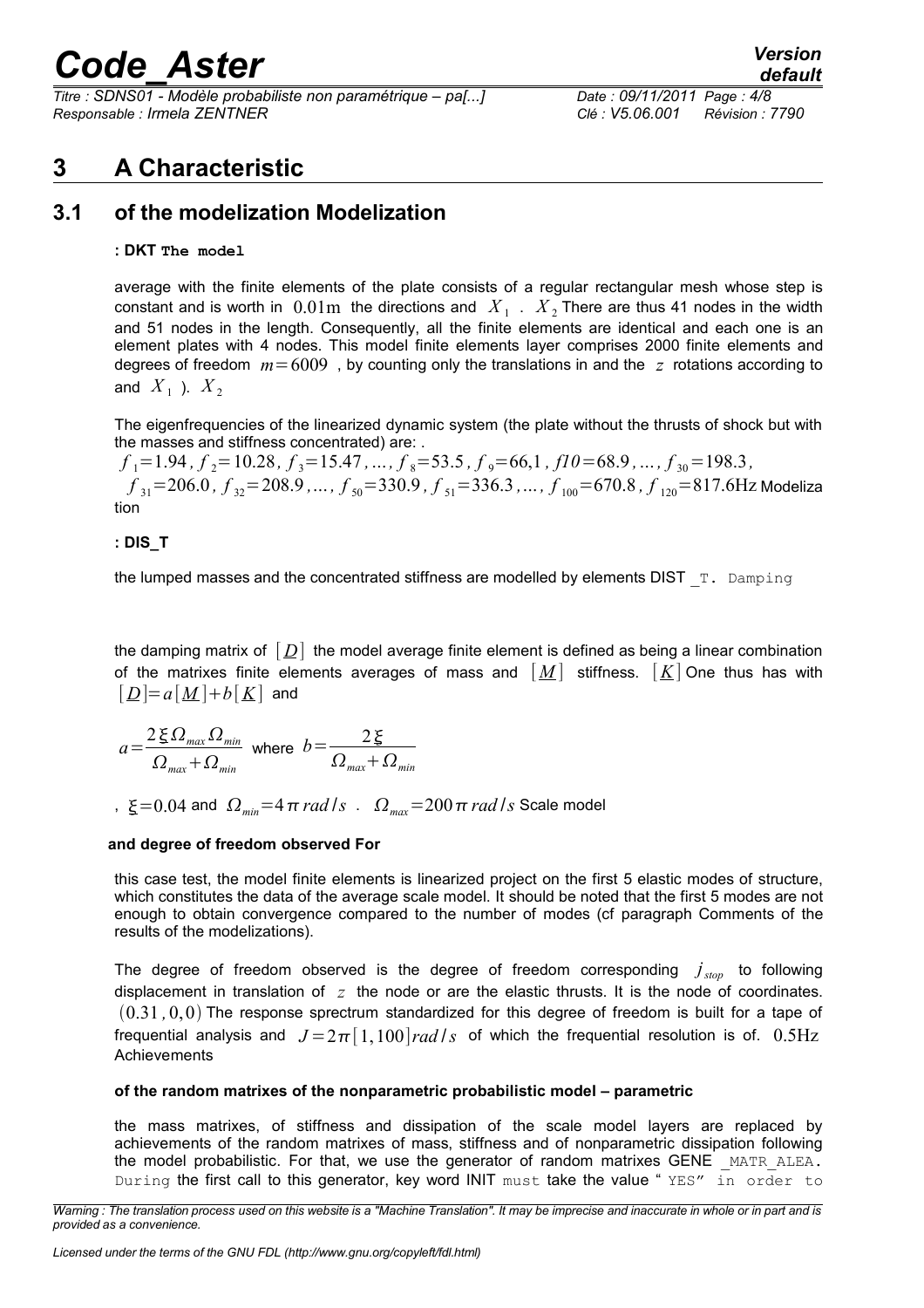*Titre : SDNS01 - Modèle probabiliste non paramétrique – pa[...] Date : 09/11/2011 Page : 5/8 Responsable : Irmela ZENTNER Clé : V5.06.001 Révision : 7790*

*default*

initialize the generator of random variable of uniform model of Python. Thereafter, INIT will be able to take its default value (INIT=  $\gamma_{\text{NON}}$ ). The initialization of the generator of random variable of Python is to be done only one and only once by study, in theory, except if the user explicitly wishes to re-use the same sequence random pseudonym.

The level of dispersion of the random matrixes of the nonparametric probabilistic model is controlled by a parameter of dispersion built-in  $\delta$  to 20% ().  $\delta = 0.2$  Key word DELTA thus takes value 0.2. Lastly,

for each pulling of the random matrixes of mass, stiffness and dissipation, it is necessary to inform the corresponding average matrix of the model reduces average via key word MATR\_MOYEN .

The stiffness of shock is also made random due to uncertainties. To build a realization of the stiffness of shock following a model gamma, we use random generator GENE VARI ALEA with the key word TYPE =  $\degree$  GAMMA'. We suppose that possible all the values for the achievements of the random stiffness of shock are the interval,  $|0,+\infty|$  that the mean value of all the achievements of the stiffness of shock corresponds to the stiffness of shock of the model finite elements layer. The level of dispersion of the achievements of the stiffness of shock is controlled by a parameter built-in  $\delta$  to 1% ().  $\delta = 0.01$  Key word DELTA thus takes the value. 0.01 Resolution

#### **of the probabilistic nonlinear dynamic system.**

Operator DYNA VIBRA is used to build the transient response of the nonlinear dynamic system for each realization of the random stiffness of random shock and the matrixes of mass, stiffness and dissipation. It should be noted that we carry out for this case test only achievements  $n<sub>s</sub>=5$  of each random variable (stiffness of shock + matrixes) what corresponds to 5 iteration of the method of computational simulation of Monte Carlo (cf paragraph Comments of the Results of the modelizations).

The temporal interval of the study is, *T*=[0,4]*s* with a step of. 5.10<sup>−</sup><sup>5</sup> *s* The diagram of temporal integration selected is EULER . Construction

#### **of the statistical estimates. After**

each call to DYNA VIBRA, we have a realization of the stochastic process of generalized displacements. It is thus possible to build acceleration with the node of shock following the degree of freedom by the operator  $j_{\textit{stop}}$  RECEIVED \_FONCTION. The standardized response sprectrum is then built by the operator  $CALC$   $\tt ForCATION. These$ 

two operations are classically carried out during deterministic studies and give us here a realization of the stochastic process of the standardized response sprectrum. It is then a question of building statistical estimates of the achievements *n<sup>s</sup>* of this last. The estimates under consideration in this case test are the envelopes min and max as well as the average and the moment of order two of the standardized response sprectrums. A each pulling (iteration of Monte Carlo) we build these estimates with the assistance only of operator CALC FONCTION and key words ENVELOPPE, PUISSANCE and COMB. At the end of the iterations  $n_s$  of Monte Carlo, we have the required statistical estimates relating to the stochastic process of the standardized response sprectrum. Finally the norm of  $L2$  the average is calculated by the key word NORMALIZES of operator CALC FONCTION. The interest to evaluate such a norm is to allow studies of convergence according to the number of modes of the random average scale model and according to the iteration count of the numerical method of Monte Carlo. This norm is calculated here to check that the functionality goes, but convergence is not reached to save the TEMPS CPU. Characteristics

### **3.2 of the mesh Many**

degrees of freedom: 6009 Many

*Warning : The translation process used on this website is a "Machine Translation". It may be imprecise and inaccurate in whole or in part and is provided as a convenience.*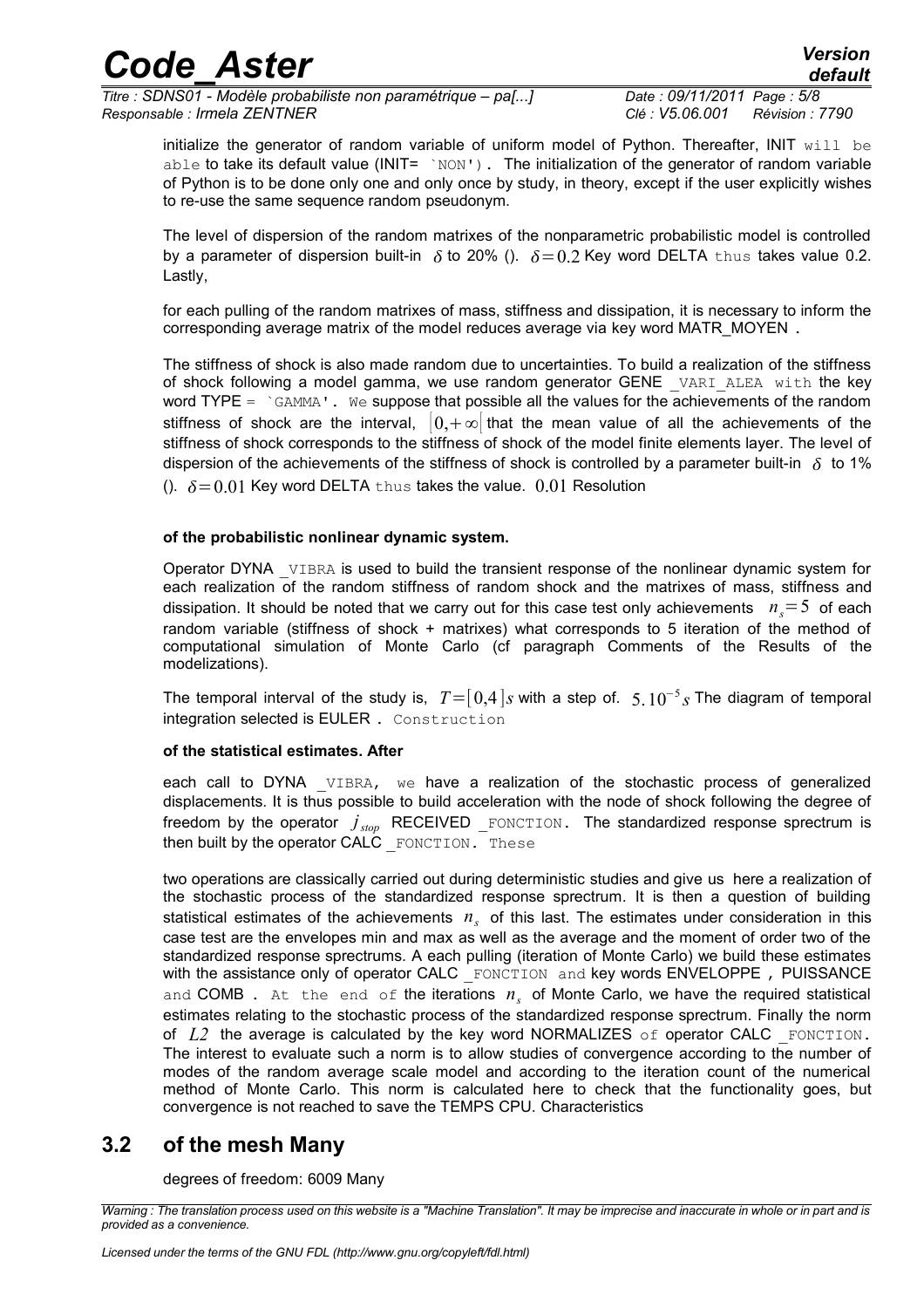*Titre : SDNS01 - Modèle probabiliste non paramétrique – pa[...] Date : 09/11/2011 Page : 6/8 Responsable : Irmela ZENTNER Clé : V5.06.001 Révision : 7790*

finite elements: 2000 QUA4 and 2 DIS\_T Quantities

### **3.3 tested and results**

the initial validity of the case test was established by comparison with bibliographical reference given in [§3.2]. One

tests the following values into non regression (cf comments): Statistics

#### **on the values of the response sprectrum with 50Hz with the degree of freedom observed (cf modelization) Identification**

| <b>References</b>                        |                | <b>Estimate</b> |
|------------------------------------------|----------------|-----------------|
| of the envelope max 4.4433958494950      |                | E+02 Estimate   |
| of the envelope min 1.2534278720661      |                | E+02 Estimate   |
| of the average 3.2330416710925           |                | E+02 Estimate   |
| of the moment of order 2 1.2260792008492 |                | E+02 Estimate   |
| Ωf<br>Norm of $L2$<br>the.               | the<br>average | E+03 Comments   |

2.0657959602609

### **3.4**

the various statistical estimates are not converged here. Only 5 simulations of Assembles - Carlo were made. One would have needed 700 at least of them. Moreover, it is necessary to increase the number of modes with 50 to obtain the convergence of the model project in the waveband considered. Computations being then too long for a case test, we preferred to voluntarily degenerate two convergences after validation of those on a complete study. After convergence, the statistical estimates calculated from Aster *correspond* very exactly to the results given by the standard commodity. Modelization

*Warning : The translation process used on this website is a "Machine Translation". It may be imprecise and inaccurate in whole or in part and is provided as a convenience.*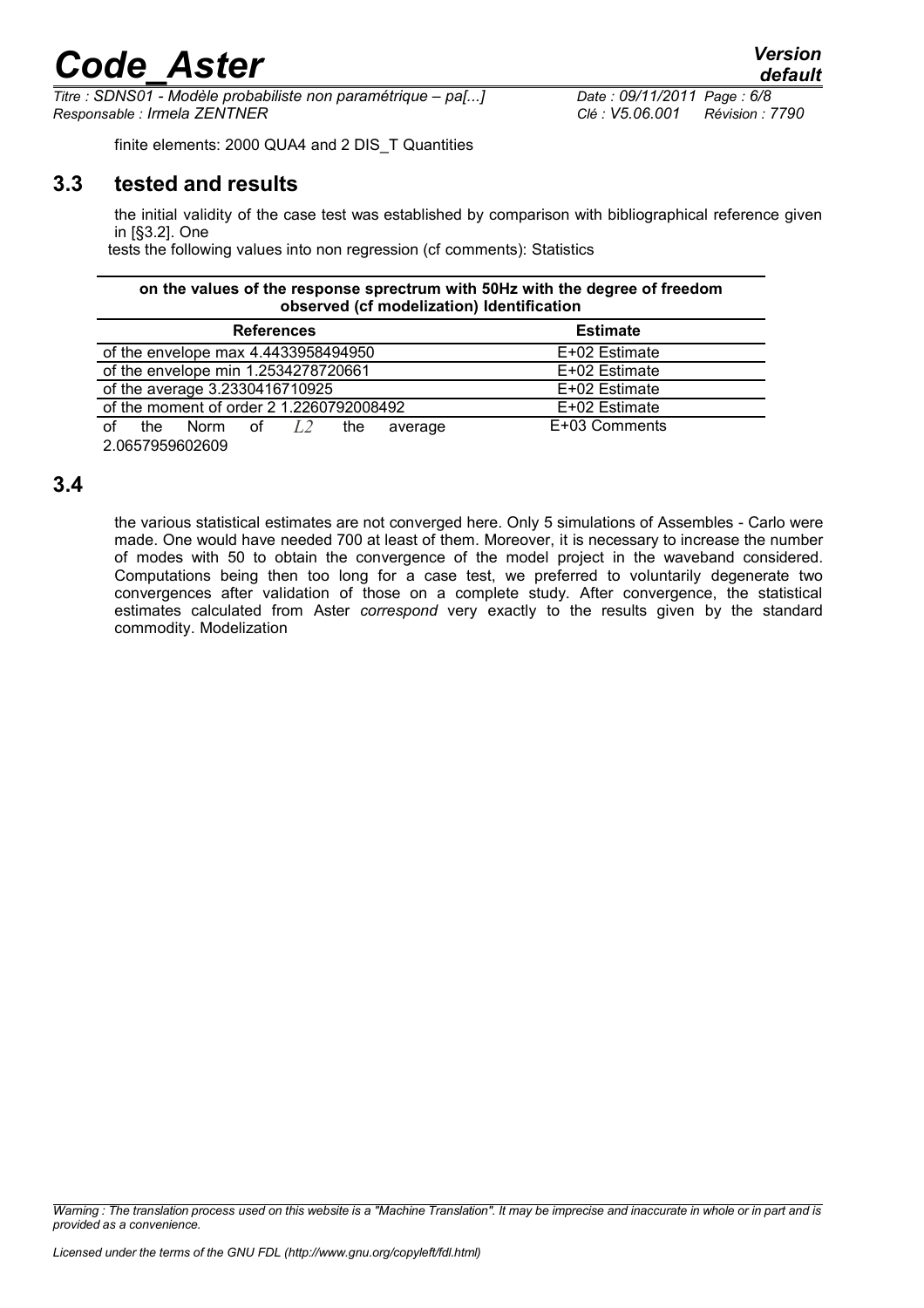*Titre : SDNS01 - Modèle probabiliste non paramétrique – pa[...] Date : 09/11/2011 Page : 7/8 Responsable : Irmela ZENTNER Clé : V5.06.001 Révision : 7790*

## **4 B Characteristic**

## **4.1 of the modelization Only**

the modelization of damping changes modelization A. Amortissement compared to the

damping matrix of  $[D]$  the model average finite element is defined as corresponding with a straight line modal reduced damping of 4%. Characteristics

### **4.2 of the mesh Many**

degrees of freedom: 6009 Many finite elements: 2000 QUA  $4$  and  $2$  DIS T Quantities

## **4.3 tested and results One**

tests the following values into non regression, with: 50Hz Statistics

**on the values of the response sprectrum with to** 50Hz **the degree of freedom observed (cf modelization) Identification**

| <b>References</b>                               | <b>Estimate</b> |
|-------------------------------------------------|-----------------|
| of the envelope max 2.7570639015302             | E+02 Estimate   |
| of the envelope min 9.3629561795277             | E+01 Estimate   |
| of the average 1.9641139264813                  | E+02 Estimate   |
| of the moment of order 24.3869049613023         | E+04 Estimate   |
| of the Norm of $L2$ the average 1.2384277999571 | E+03 Comments   |

### **4.4 Same**

comments as for modelization A. Synthèse

*Warning : The translation process used on this website is a "Machine Translation". It may be imprecise and inaccurate in whole or in part and is provided as a convenience.*